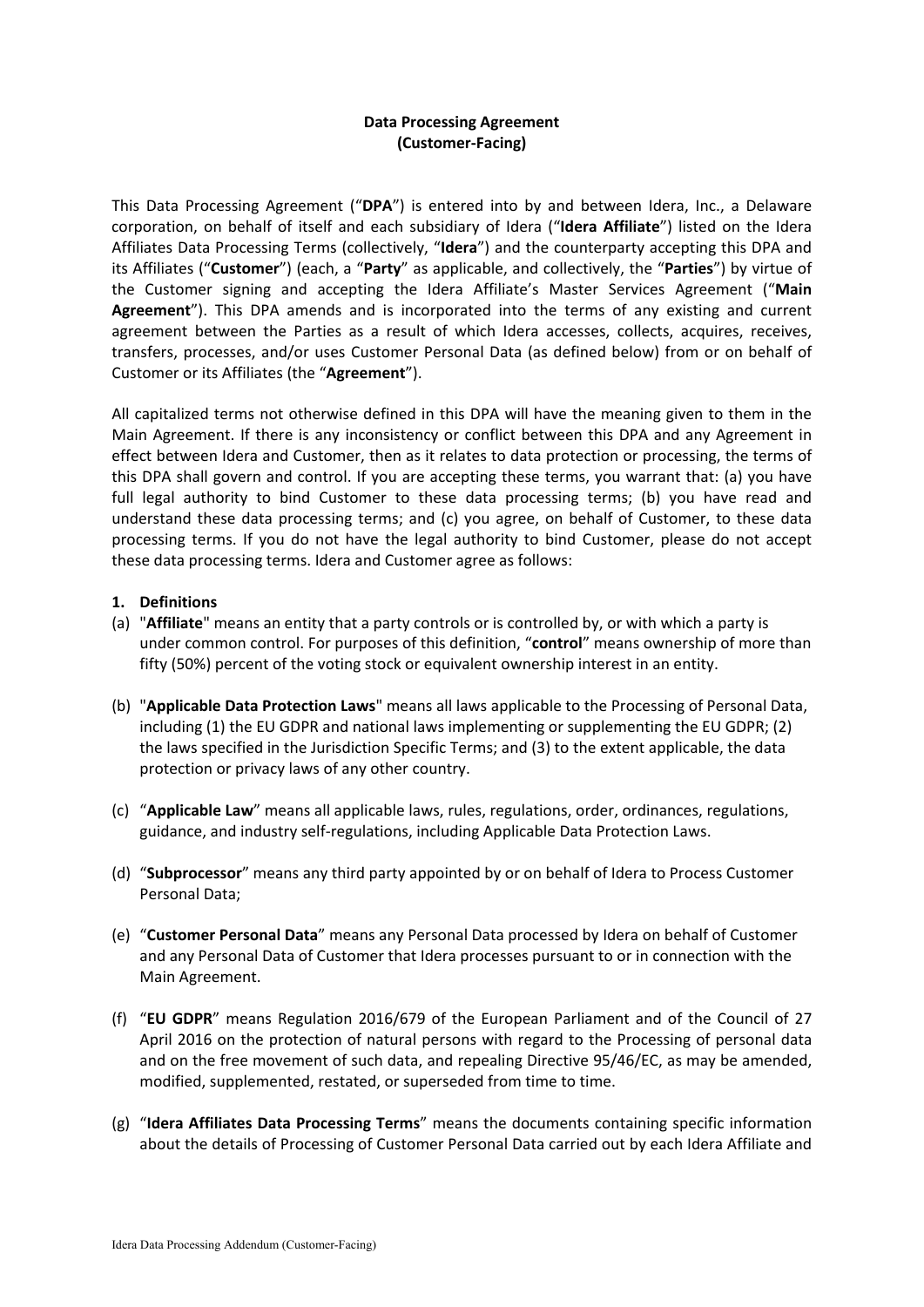additional information required to conclude the Standard Contractual Clauses, available at [https://www.ideracorp.com/Legal/Idera-Affiliates-Data-Processing-Terms](about:blank) .

- (h) "**Jurisdiction Specific Terms**" means the data processing terms available at [https://www.ideracorp.com/legal/jurisdiction-specific-terms,](about:blank) which apply to the extent that the Customer Personal Data originates from, or is protected by, Applicable Data Protection Laws in one of the jurisdictions identified therein.
- (i) "**Restricted Transfer**" means any transfer of Customer Personal Data to a Third Country (as defined in the Jurisdiction Specific Terms), an international organization, or across national borders that would be prohibited by Applicable Data Protection Laws (or by the terms of data transfer agreements put in place to address the data transfer restrictions of Applicable Data Protection Laws) in the absence of a lawful transfer mechanism or other evidence of adequate data protection standards.
- (j) "**Services**" means the services Idera is obligated to perform pursuant to the Main Agreement(s).
- (k) "**Standard Contractual Clauses**" means the contractual clauses defined as "Standard Contractual Clauses" in the Jurisdiction Specific Terms, as applicable to each Party's controllership role and geographic location for the relevant Processing activity.
- (l) "**Controller**", "**Data Subject**", "**Personal Data**", **"Personal Data Breach"**, "**Processing**", "**Processor**" and "**Supervisory Authority**" shall have the meaning given to them in Article 4 of the EU GDPR and their cognate terms shall be construed accordingly.

### **2. Processing of Customer Personal Data**

To the extent Idera Processes any Customer Personal Data, Idera represents and warrants that it shall comply with the following obligations set forth in this Section 2:

- (a) Processing Roles. In the context of this DPA and its Exhibits, with regard to the Processing of Customer Personal Data, (1) when the Customer acts as a Controller, Idera acts as a Processor; and (2) where the Customer acts as a Processor, Idera acts as a sub-Processor. For the avoidance of doubt, both situations described in this section fall within the scope of, and are covered by, this DPA.
- (b) General Obligations. Idera will process Customer Personal Data in compliance with Applicable Law at all times. Subject to Applicable Law, Idera will not disclose Customer Personal Data to any third party without first obtaining Customer's written consent, unless otherwise required by Applicable Law. Idera shall ensure that, at all relevant times during the Term of the Main Agreement, all Idera personnel engaged in the Processing of Customer Personal Data are aware of, and subject to, enforceable obligations to maintain the confidentiality of the Customer Personal Data and to comply with the other relevant obligations and restrictions of this DPA.
- (c) Processing Only on Instructions from Customer. Idera will process Customer Personal Data solely for the purpose of performing the Services and in accordance with Customer's instructions (including with regard to transfers of Customer Personal Data), as issued from time to time in writing. Idera acknowledges that, with respect to any Customer Personal Data subject to this DPA, Idera will act only as a Data Processor. Idera will collect only such Customer Personal Data during the course of performing the Services as is strictly necessary for Idera to perform the Services. If Applicable Law (or any subcontractor) requires Idera to conduct Processing that is or could be construed as inconsistent with Customer's instructions, then Idera shall notify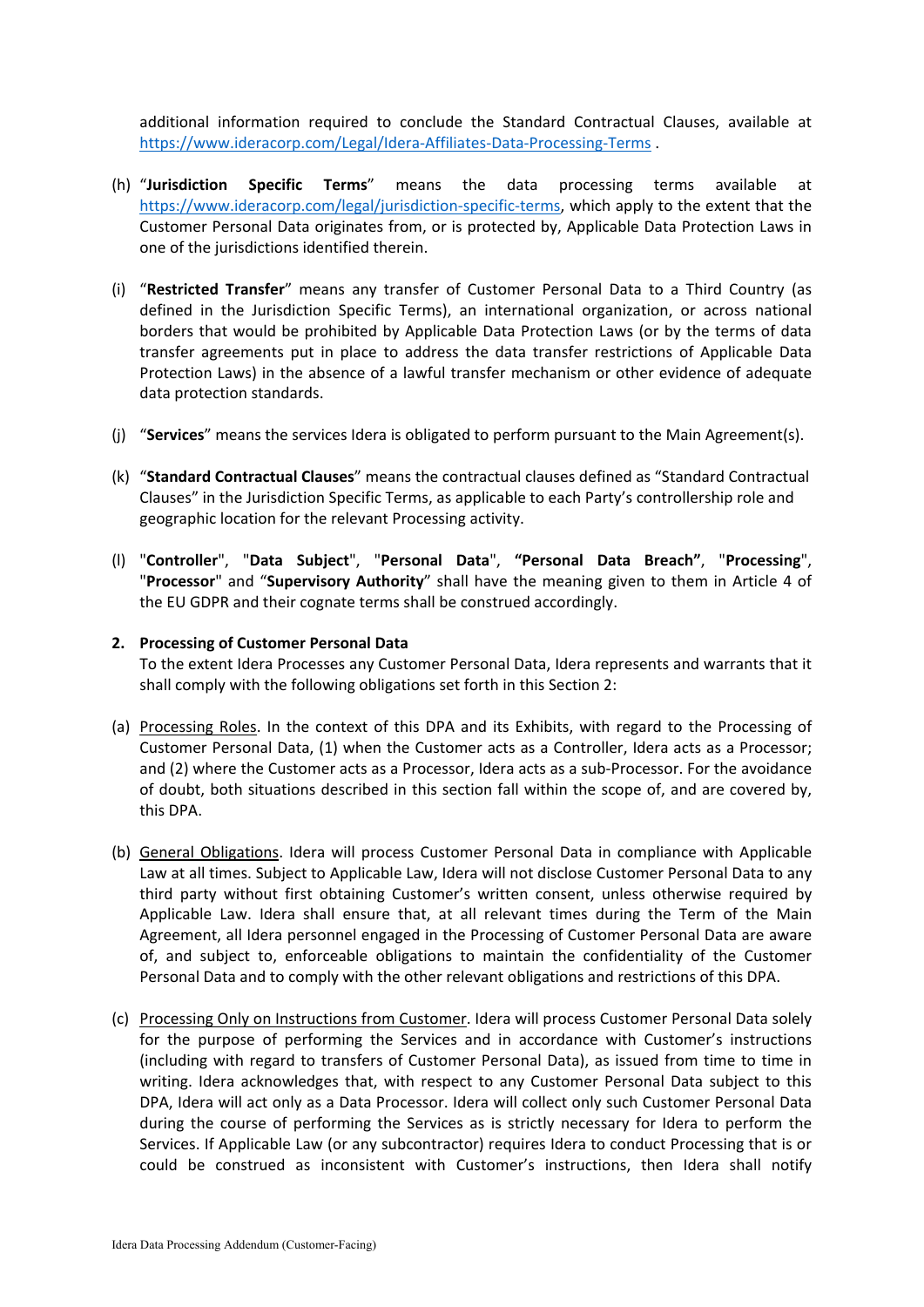Customer promptly and prior to commencing the Processing. If Idera believes that any instruction from Customer is in violation of, or would result in Processing in violation of Applicable Law, then Idera shall notify Customer immediately.

- (d) Details Related to the Processing of Customer Personal Data. Details regarding the Processing of Customer Personal Data are set forth in Appendix 1. Customer may make reasonable amendments to Appendix 1 by written notice to Idera from time to time as Customer reasonably considers necessary to meet the requirements of Applicable Law. Idera agrees to reasonably notify Customer in writing if it believes that Appendix 1 is not accurate or otherwise does not meet the requirements of Applicable Law.
- (e) Subprocessors. Customer authorizes Idera to appoint (and permitted each Subprocessor appointed in accordance with this paragraph (e) to appoint) Subprocessors in accordance with this paragraph (e).

Idera may continue to use those Subprocessors already engaged by Idera as of the date of the Main Agreement, subject to Idera meeting the obligations set out this paragraph (e) of this DPA. Idera's Subprocessors are listed on the Idera Affiliates Processing Terms. Idera shall maintain an updated the list of Subprocessors.

Idera shall provide Customer prior written notice of the appointment of any new Subprocessor. Customer agrees that Idera may provide such written notice by offering Customers a mechanism to subscribe to updates to the list of Idera Subprocessors. If, within ten (10) days of posting of each such update , Customer notifies Idera in writing of any reasonable objections to the proposed appointment by contacting [compliance@idera.com,](about:blank) Customer may, as a sole and exclusive remedy, immediately terminate the applicable Main Agreement and this DPA only with respect to those Services which cannot be provided by Idera without the use of the objected-to Subprocessor. Customer may terminate the Main Agreement by providing written notice to Idera pursuant to the terms of the Main Agreement provided that all amounts due under the Agreement(s) before the termination date with respect to the Processing of Customer Personal Data are duly paid to Idera. Idera shall remain responsible for the Processing of the Customer Personal Data until the termination or expiration of the Main Agreement.

With respect to each Subprocessor, Idera shall: (a) carry out adequate due diligence to ensure that the Subprocessor is capable of providing the level of protection and security for Customer Personal Data required by this DPA, the Main Agreement, and Applicable Laws before the Subprocessor first Processes Customer Personal Data impose on the Subprocessor terms between Idera and the prospective Subprocessor that provide for at least the same level of protection for Customer Personal Data as those set out in this DPA.

- (f) Personnel. Idera shall take reasonable steps to ensure the reliability of all personnel who may have access to the Customer Personal Data. Furthermore, Subprocessor shall ensure in each case that access to Customer Personal Data is strictly limited to those individuals who need to know or access the relevant Customer Personal Data, as strictly necessary for the purposes of the Main Agreement, and comply with Applicable Law.
- (g) Cooperation to Facilitate Responses. Idera will, taking into account the nature of the Processing, assist the Customer:
	- i. by reasonably establishing and maintaining appropriate technical and organizational measures and in so far as it is possible, in fulfilling the Customer's obligations to respond to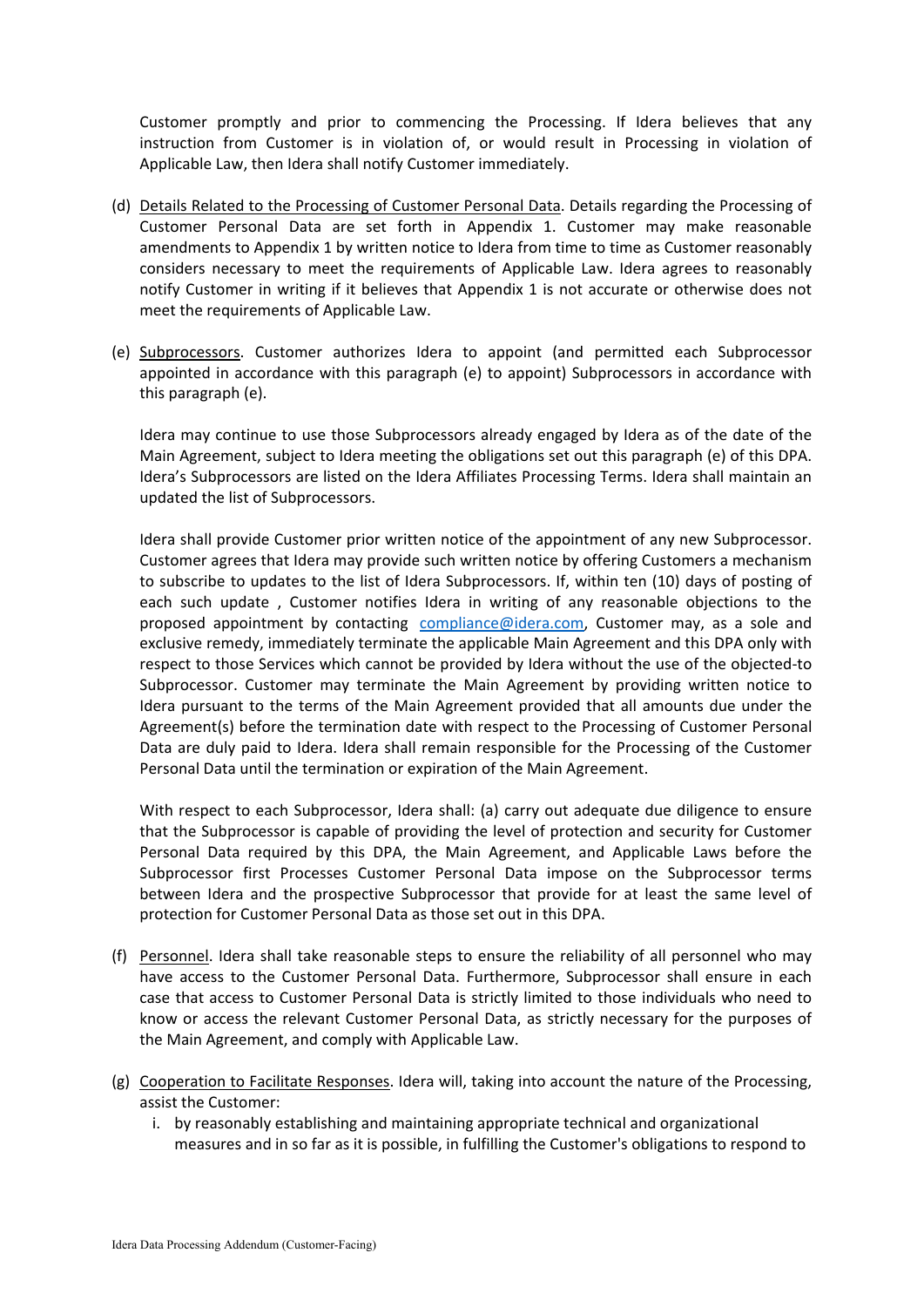requests from data subjects exercising their rights conferred to them by Applicable Data Protection Laws; and

- ii. in ensuring compliance with the obligations pursuant to Articles 32 to 36 of the EU GDPR, as specified in sections 6(d) and section 6 of the DPA.
- iii. Idera may charge a reasonable fee for any assistance provided to Customer under this DPA
- (h) Cross-Border Restricted Transfers. Idera may only Process, access, or transfer Customer Personal Data across national borders in compliance with the requirements regarding Restricted Transfers set out in the Jurisdiction Specific Terms. The Jurisdiction Specific Terms may further define and augment the term "Restricted Transfer" as necessary to comply with the requirements of applicable international laws and regulations.
- (i) Retention and Deletion. Idera may retain Customer Personal Data only for the period of time required for Idera to perform the Services, or such longer period required by Applicable Law, required pursuant to the Main Agreement or requested in writing by Customer. On the termination of the Main Agreement, Customer must choose whether Idera shall delete or return all the Customer Personal Data to the Customer and delete existing copies. If within thirty (30) calendar days from the termination of the Main Agreement the Customer does not instruct Idera to return all the Customer Personal Data to the Customer, Idera will permanently delete all copies of Customer Personal Data in its possession or control at the expiration of such time period, unless Applicable Law requires retention of such Customer Personal Data.

### **3. Technical and Organizational Security Measures**

To the extent Idera Processes any Customer Personal Data on behalf of Customer or its Affiliate(s) pursuant to the Main Agreement, Idera represents and warrants that it shall (and shall ensure that all of its Subprocessors shall) comply with the following obligations set forth in this Section 3:

- (a) Measures to be Implemented. Idera will implement and maintain appropriate technical and organizational measures to protect the Customer Personal Data against unauthorized or unlawful processing and against accidental loss, destruction, damage, theft, alteration or disclosure. These measures shall be appropriate to the harm which might result from any unauthorized or unlawful processing, accidental loss, destruction, damage or theft of the Customer personal data and having regard to the nature of the Customer personal data which is to be protected. Idera, taking into account the state of the art, the costs of implementation and the nature, scope, context and purposes of the Processing, as well as the risk of varying likelihood and severity for the rights and freedoms of natural persons, shall implement appropriate technical and organizational measures to ensure a level of security appropriate to the risk (including the measures contemplated in the Standard Contractual Clauses). The individual measures of the relevant Idera Affiliate are set out in the Idera Affiliate Data Processing Terms.
- (b) Personal Data Breaches. If Idera becomes aware of any Personal Data Breach affecting Customer Personal Data, Idera will notify Customer without undue delay after having become aware of it and:
	- i. provide Customer with a detailed description of the Personal Data Breach; the type of data that was the subject of the Personal Data Breach; and the identity of each affected person, as soon as such information can be collected or otherwise becomes available (as well as periodic updates to this information and any other information Customer may reasonably request relating to the Personal Data Breach);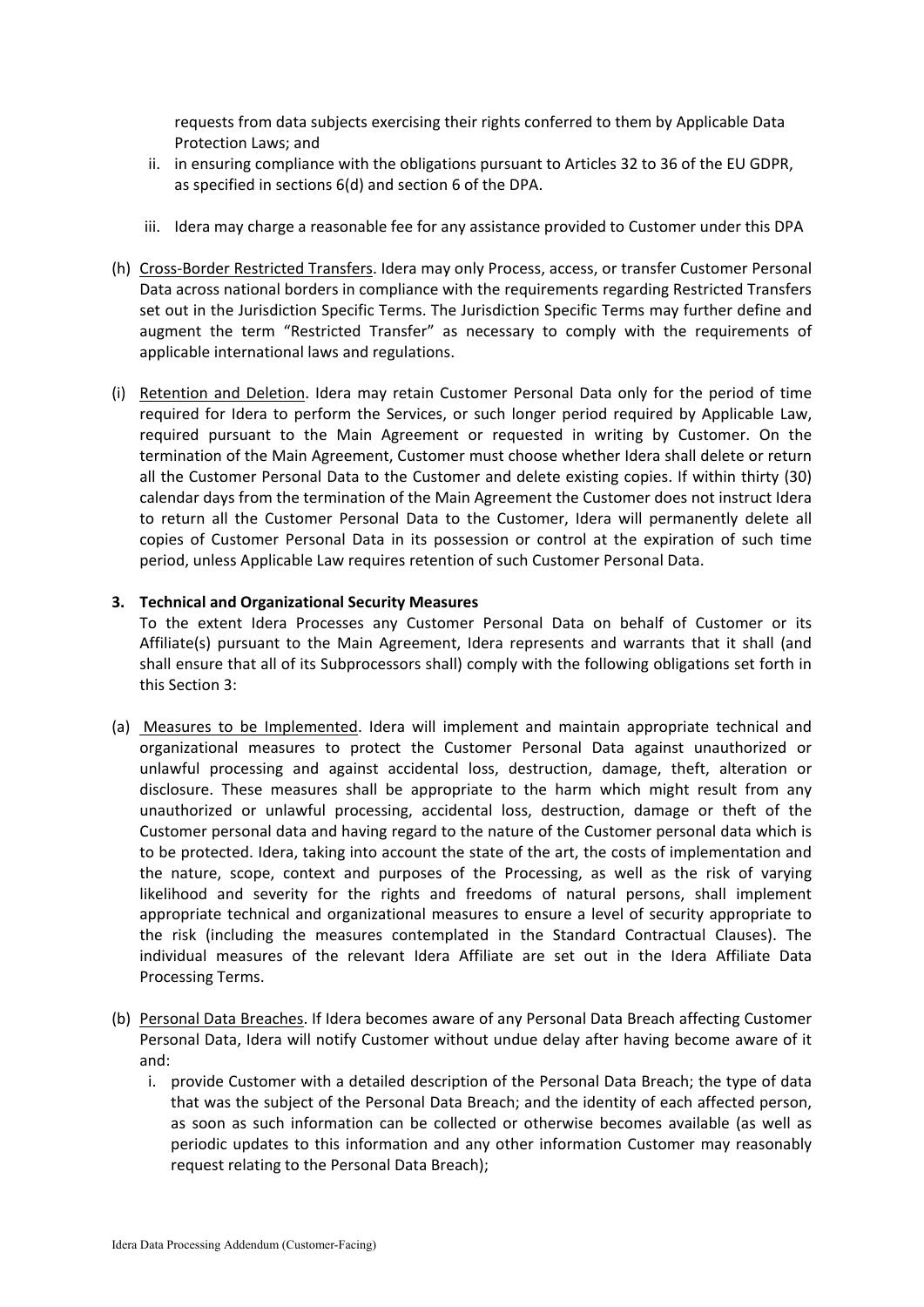- ii. take reasonable commercial steps immediately, at Idera's own expense, to investigate the Personal Data Breach and to identify, prevent and mitigate the effects of the Personal Data Breach and to carry out any recovery or other action necessary to remedy the Personal Data Breach; and
- iii. not release or publish any filing, communication, notice, press release, or report concerning the Personal Data Breach without Customer's prior written approval except where Idera is required by Applicable Law to make such disclosure prior to obtaining Customer's written consent.
- (c) Idera's notification of or response to a Personal Data Breach under this Section 3 will not be construed as an acknowledgement by Idera of any fault or liability with respect to the Personal Data Breach.

### **4. Rights of the Data Subjects**

- (a) Taking into account the nature of the Processing, Idera shall assist Customer by implementing appropriate technical and organizational measures, insofar as this is possible, for the fulfilment of Customer's obligations in responding to requests to exercise rights of the Data Subjects under Applicable Law. Customer is solely responsible for collecting any required consent from the Data Subject. To the extent Customer intends to disclose Idera's data processing practices to the Data Authorities, Customer must notify Idera prior to such disclosure.
- (b) With regard to the rights of the Data Subjects within the scope of this Section 4, Idera shall:
	- i. promptly notify Customer if any sub-Processor receives a request from a Data Subject under any Applicable Law with respect to Customer Personal Data;
	- ii. refrain from responding to the request except on the documented instructions of Customer or as required by Applicable Law to which Idera is subject, in which case Idera shall to the extent permitted by Applicable Law, inform Customer of that legal requirement before responding to the request; and
	- iii. require Subprocessor to refrain from responding to any request from Data Subjects regarding the exercise of their data protection rights in relation to the Processing of Customer Personal Data request, except on the documented instructions of Customer or as required by Applicable Law to which the Subprocessor is subject, in which case Subprocessor shall, to the extent permitted by Applicable Data Protection Laws, inform Idera and Customer of that legal requirement before responding to the request.

#### **5. Provision of Information and Audit Rights**

- (a) Where Customer is entitled to under Applicable Data Protection Laws and desires to review Idera's compliance with the terms of this DPA, Customer may request by writing to [compliance@idera.com,](about:blank) and Idera will provide (subject to obligations of confidentiality) the documentation mentioned in paragraph (d) of this Section ("**Audit Information**"). Customer agrees to leverage existing documentation provided by Idera to the extent such Audit Information satisfies the requirements of Article 28 of the GDPR.
- (b) If Customer, after having reviewed such audit report(s), still reasonably deems that it requires additional information, Idera shall further reasonably assist and make available to Customer, upon a written request and subject to obligations of confidentiality, all other information (excluding legal advice) and/or documentation necessary to demonstrate compliance with this DPA.
- (c) Idera will provide Customer or mutually agreed third-party independent auditors at Customer's cost and expense, once per calendar year, at a time mutually agreed upon by Idera and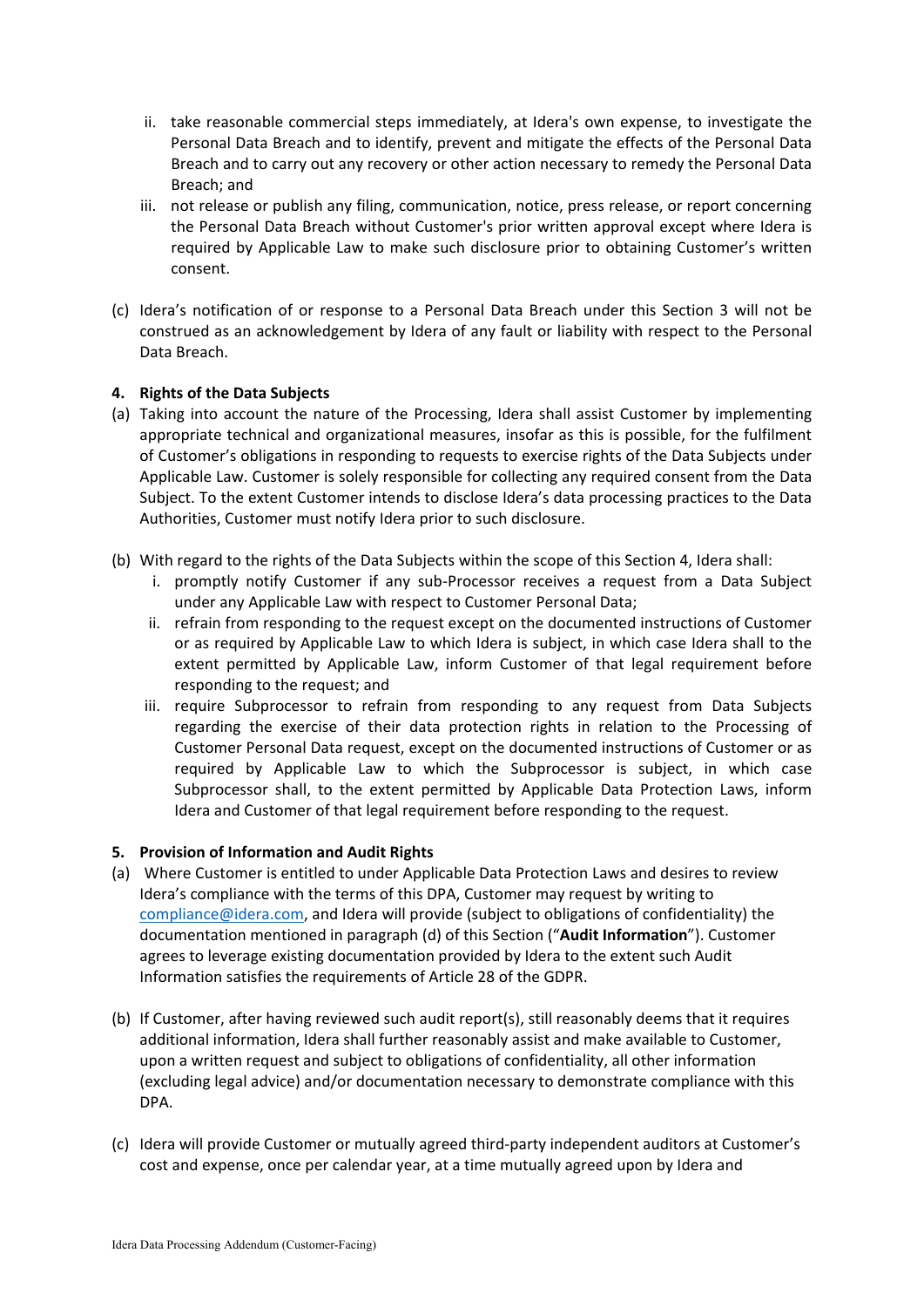Customer, access to Idera's security policies, practices and procedures, and records relating to the Services for the purpose of verifying Idera's compliance with this DPA. Idera shall provide the assistance described in this paragraph insofar as in Idera's reasonable opinion, such audits and the specific requests of Customer, do not interfere with Idera's business operations or cause Idera's to breach any legal or contractual obligation to which it is subject.

- (d) Documentation and Requests for Information. Idera will upon request provide Customer with the following information:
	- i. Copies of all records of Customer Personal Data Processing activities processed under this DPA required to be maintained under Applicable Law;
	- ii. Copy of Idera's then-most recent audit report or review conducted by Idera's external auditors that relates to any Processing of Customer Personal Data processed under this DPA, if applicable; and
	- iii. Copies of the reports resulting from any audits performed by Idera's internal personnel that include Processing of Customer Personal Data within their scope.

### **6. Data Protection Impact Assessment and Prior Consultations**

Idera agrees that it shall assist Customer in ensuring compliance with its obligations pursuant to Articles 32 to 36, taking into account the nature of processing and the information available to Idera.

### **7. Customer Representation and Warranties**

- (a) Customer represents and warrants that it has all necessary rights to provide the Customer Personal Data to Idera for the purpose of Processing such data within the scope of this DPA and the Main Agreement. Within the scope of the Main Agreement and in its use of the Services, Customer shall be solely responsible for complying with the requirements from Applicable Data Protection Laws, in particular regarding the disclosure and transfer of Customer Personal Data to Idera and the Processing of Customer Personal Data.
- (b) Customer represents and warrants that the disclosure of Customer Personal Data to Idera does not qualify as a sale under Applicable Data Protection Laws.

# **8. Exhibits to the DPA**

- (a) List of Exhibits. The following Exhibits, the text of which is available at [https://www.ideracorp.com/Legal/Idera-Affiliates-Data-Processing-Terms](about:blank) and [https://www.ideracorp.com/legal/jurisdiction-specific-terms,](about:blank) form a part of this DPA:
	- i. Idera Affiliates Data Processing Terms; and
	- ii. Jurisdiction Specific Terms (collectively, the "**Exhibits**").
- (b) Updates to the Exhibits. Idera reserves the right to update the Exhibits to the DPA from time to time by posting updated versions of the Exhibits to [https://www.ideracorp.com/Legal/Idera-](about:blank)[Affiliates-Data-Processing-Terms](about:blank) and [https://www.ideracorp.com/legal/jurisdiction-specific](about:blank)[terms.](about:blank) Idera shall provide Customer prior written notice of any changes to the Idera Affiliates Data Processing Terms and Jurisdiction Specific Changes by offering Customer a mechanism to subscribe to a notification system of updates on the same webpage(s) where the Exhibits are posted. If Customer does not object to the updated Exhibit within ten (10) days from the day the update(s) were posted, Customer will be deemed to have consented to the updated Exhibits. In particular, Idera may update:
	- i. The Idera Affiliates Data Processing Terms to reflect changes to the details of Processing of Customer Personal Data that may arise from changes to the Services, the addition of new Services for which Customer may engage Idera or an Idera Affiliate, the list of Subprocessors of each Idera Affiliate, or to provide additional information required to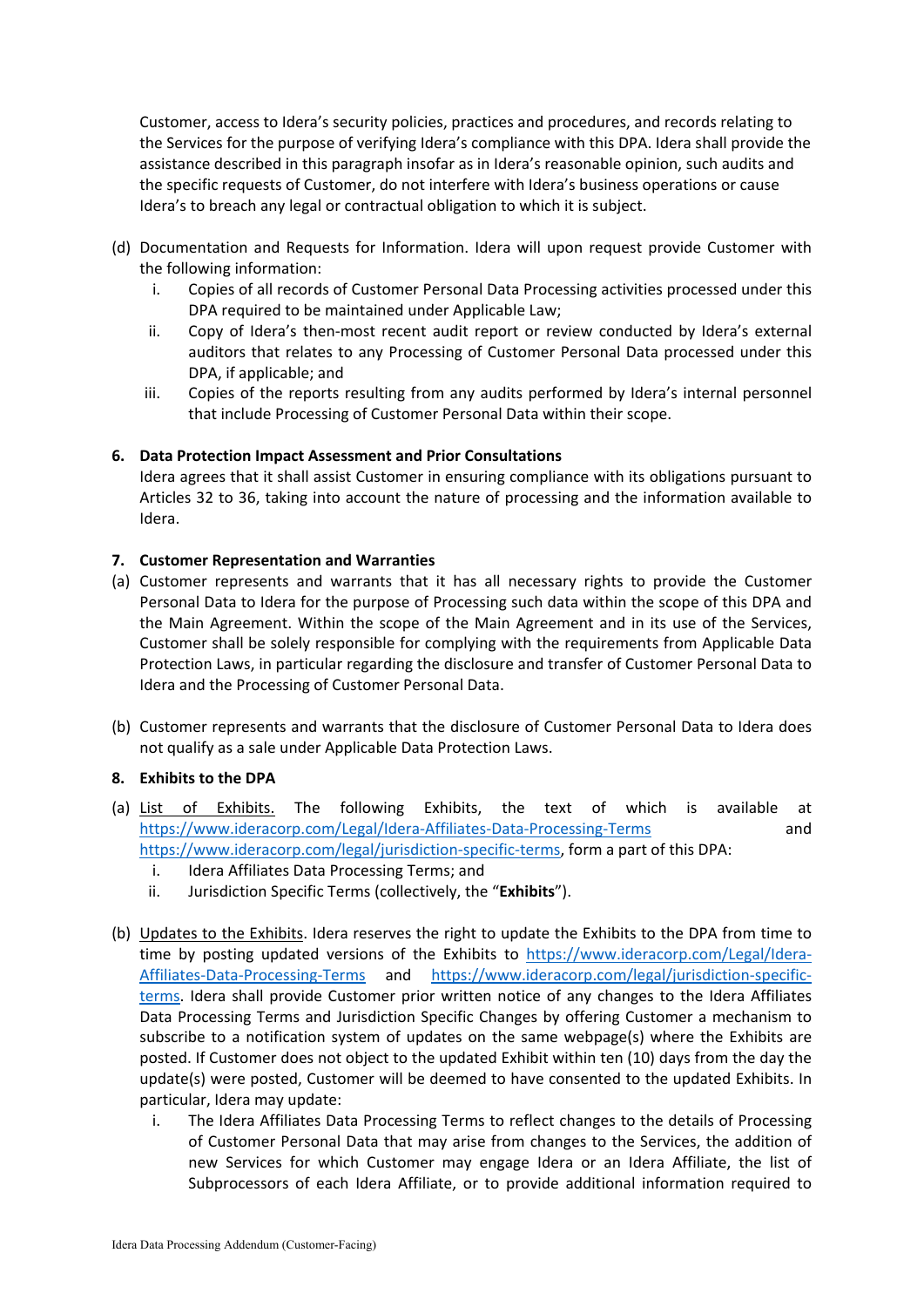conclude the Standard Contractual Clauses or agreements between Idera and Customers under Applicable Data Protection Laws. Customer understands that Idera's unilateral updates to Exhibit A do not involve a change to the Parties' controllership roles; and

- ii. The Jurisdiction Specific Terms from time to time to reflect changes in or additions to Applicable Data Protection Laws and to reflect changes to the supplementary measures required to conduct Restricted Transfers under Applicable Data Protection Laws (as defined by the applicable sections of Exhibit B).
- (c) Conflicts between the DPA and the Exhibits. In case of any conflict or ambiguity between the terms in the Exhibits and the terms of the body of the DPA, the applicable terms in the Exhibits shall prevail.

#### **9. Customer Data Protection Officer and Data Protection Representative Information**

Customer shall provide the contact details of its Data Protection Officer (if any) and data protection representative in the EU and in the UK (if any) to Idera by sending an email to compliance@idera.com. In the event that the provided identity and contact details change, Customer shall provide the updated information to Idera by sending another email to [compliance@idera.com.](about:blank)

#### **10. Indemnification**

Idera shall indemnify, defend, and hold Customer, its Affiliates, and their respective directors, officers, employees, independent contractors and agents (each an "**Indemnified Party**") harmless, to the fullest extent permitted by law, from and against all losses, judgments, liabilities, costs, expenses, fines, penalties and awards that an Indemnified Party suffers or incurs as a result of any claims, demands, suits, causes of action or enforcement proceedings (each, a "**Claim**") arising from, relating to or alleging any breach of this DPA or violation of Applicable Law by Idera but solely to the extent that Idera fails to act or acts outside or against the instructions of Customer. Idera's liability under this DPA shall be limited to three times the amount paid by Customer to Idera in the previous year.

#### **11. Miscellaneous**

- (a) Conflicts. In the event of any conflict or inconsistency between the provisions of this DPA and the Main Agreement, the provisions of this DPA shall control with respect to the subject matter set forth herein. All the terms, provisions and requirements contained in the Main Agreement shall remain in full force and effect except to the extent they conflict with and are superseded by this DPA.
- (b) Governing Law and Jurisdiction. To the extent allowable by Applicable Law, this DPA shall be governed by and construed in accordance with the internal laws of the State of Texas, United States of America, without giving effect to any principles of conflicts of law. The parties irrevocably agree with the exclusive jurisdiction of the courts of Travis County, Texas.
- (c) Term. This DPA shall enter into force on the date of signing of the Main Agreement and shall remain in force for as long as Idera processes Customer Personal Data on behalf of Customer.
- (d) Binding Effect. The terms, provisions and conditions of this DPA shall be binding upon and inure to the benefit of each respective party and their respective legal representatives, successors and assigns.